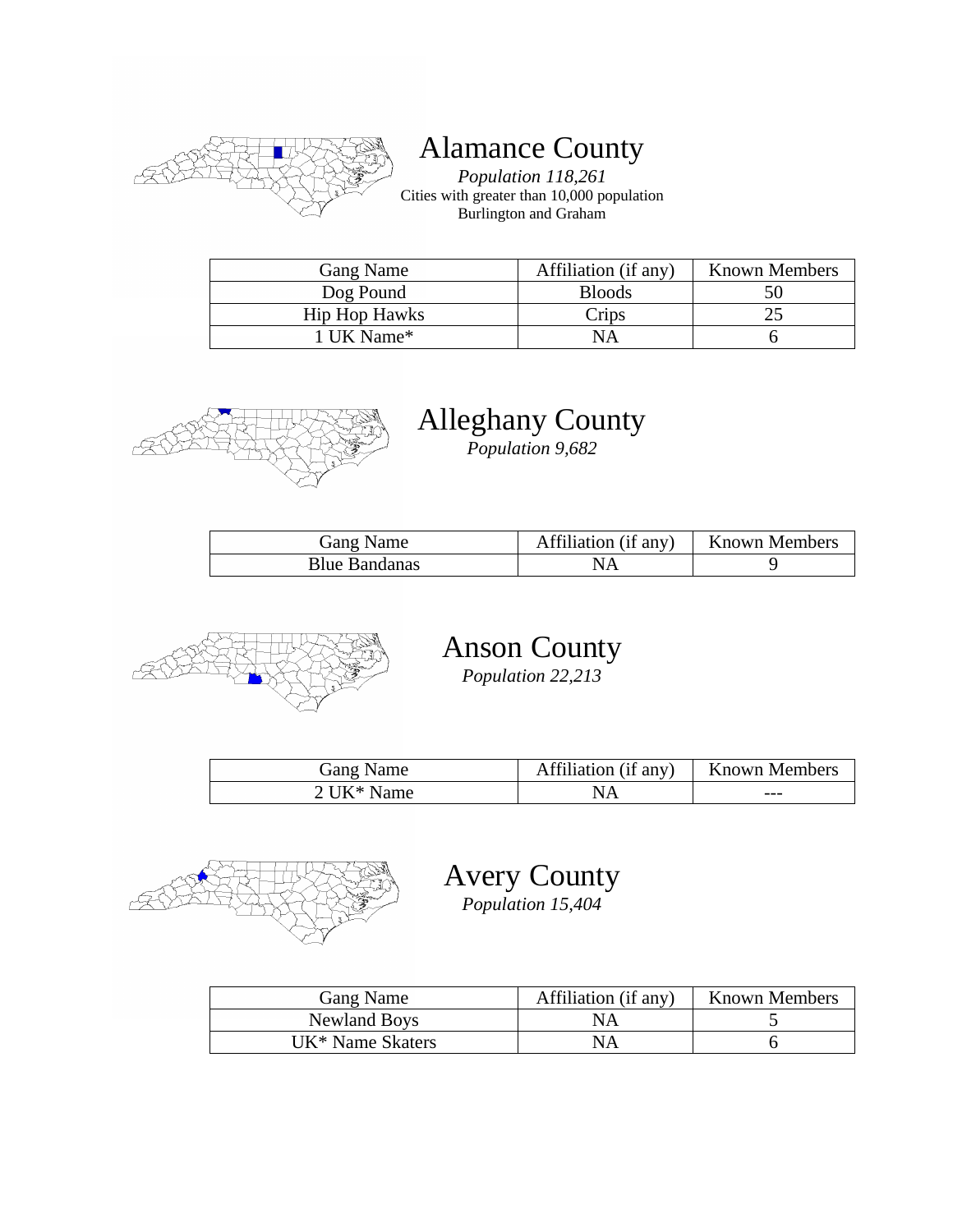

Bladen County

*Population 29,563*

| <b>Gang Name</b> | Affiliation (if any) | <b>Known Members</b> |
|------------------|----------------------|----------------------|
| The Posse        | NΑ                   |                      |
| Crips            | <b>NA</b>            |                      |
| Lisbon Posse     | NA                   |                      |
| Duplin Boys      |                      |                      |



#### Brunswick County

*Population 64,372*

| Gang Name        | Affiliation (if any) | <b>Known Members</b> |
|------------------|----------------------|----------------------|
| <b>Buckheads</b> | NA                   |                      |
| LPC.             | NA                   |                      |
| McMillie Road    | NA                   |                      |
| Cedar Grove      | NA                   |                      |
| West Side Crips  | NΑ                   |                      |



# Buncombe County

*Population 188,462* Cities with greater than 10,000 population Asheville

| Gang Name                  | Affiliation (if any) | <b>Known Members</b> |
|----------------------------|----------------------|----------------------|
| UK <sup>*</sup> Name       | <b>NA</b>            | 8                    |
| <b>Mountian Side Posse</b> | Crips                | 18                   |
| <b>Hillcrest 8 Balls</b>   | Crips                | 13                   |
| Suidide War                | <b>NA</b>            | 9                    |
| Southside Crips            | Crips                | 11                   |
| Westside                   | Crips                | 11                   |
| <b>Folk Nation</b>         | <b>Folk Nation</b>   | 19                   |
| Crips                      | Crips                | $\overline{2}$       |
| <b>Nation</b>              | <b>NA</b>            | 15                   |
| <b>Bitches</b>             | <b>NA</b>            | 12                   |
| People                     | <b>NA</b>            |                      |
| <b>Bloods</b>              | <b>NA</b>            |                      |
| <b>Gangster Disciples</b>  | NA                   |                      |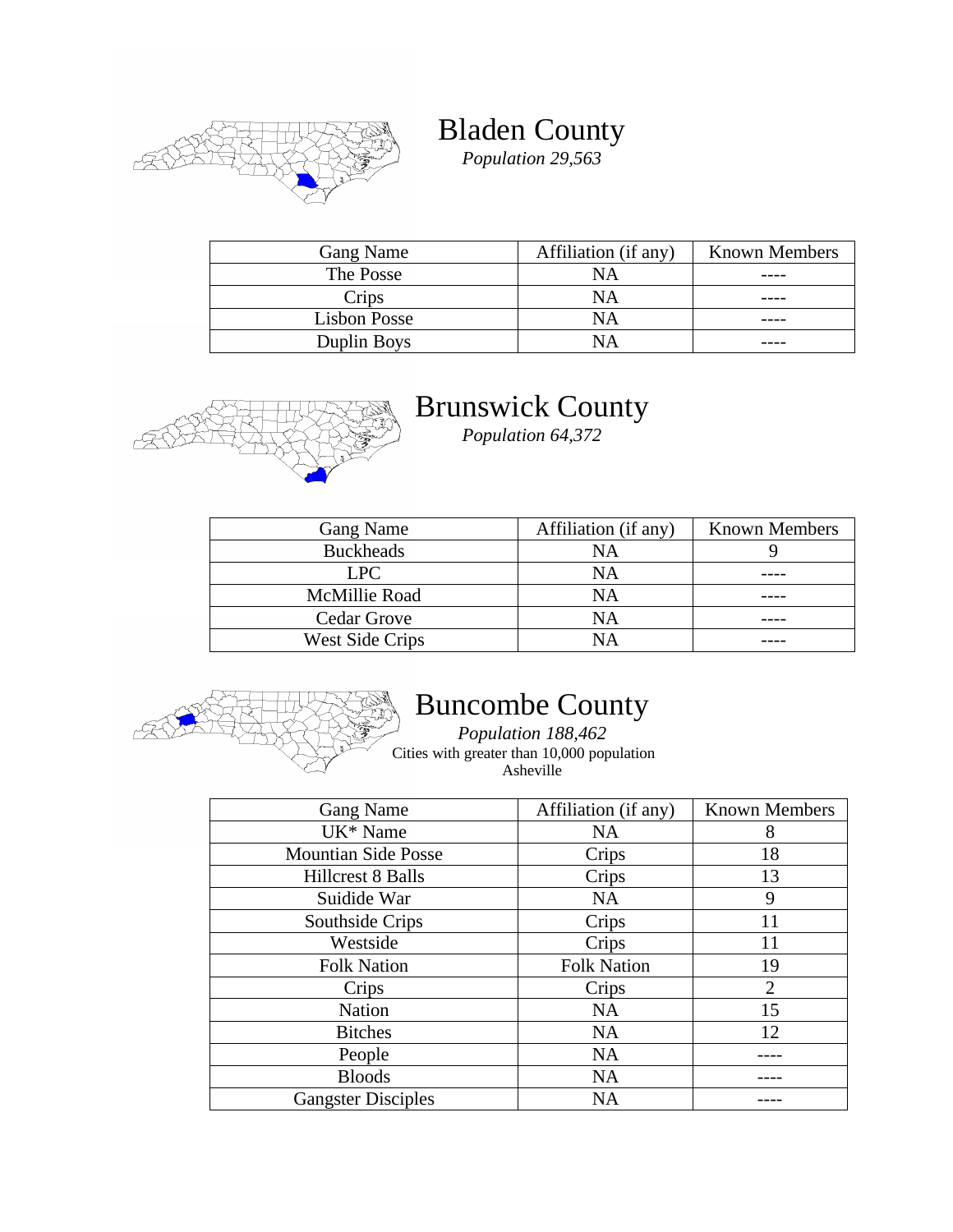

# Burke County

*Population 82,112* Cities with greater than 10,000 population Morganton

| Gang Name                           | Affiliation (if any) | <b>Known Members</b> |
|-------------------------------------|----------------------|----------------------|
| Menace of Destruction (MOD)         | Crips                | 30                   |
| <b>Asian Crips</b>                  | Crips                |                      |
| <b>Oriental Ruthless Boys (ORB)</b> | Crips                |                      |
| Sur x3                              | $18th$ Street        |                      |
| Young Ruthless Boys & Girls         | Crips                | 20                   |
| Oriental Mono Boys (OMB)            | <b>NA</b>            | 25                   |
| Oriental Troops (OT)                | <b>NA</b>            | 9                    |
| Asian Boys Crips (ABC)              | Crips                | 25                   |
| Skinheads                           | Skinheads (WS)       | 50                   |
| Unstoppable Criminals               | <b>Bloods</b>        | 20                   |



#### Cabarrus County

*Population 125,436* Cities with gtrater than 10,000 population Concord and Kannapolis

| Gang Name                    | Affiliation (if any) | <b>Known Members</b> |
|------------------------------|----------------------|----------------------|
| <b>Blue Crips of Concord</b> | Crips                |                      |
| UK <sup>*</sup> Name         | <b>Folk Nation</b>   |                      |
| <b>Bloods</b>                | NA                   |                      |
| Crips                        | NA                   |                      |
| <b>Folk Nation</b>           | NΑ                   |                      |



# Caldwell County

*Population 74,252* Cities with greater than 10,000 population Lenoir

| Gang Name | Affiliation (if any) | <b>Known Members</b> |
|-----------|----------------------|----------------------|
| The Posse | NΑ                   |                      |
| UK* Name  | NA                   |                      |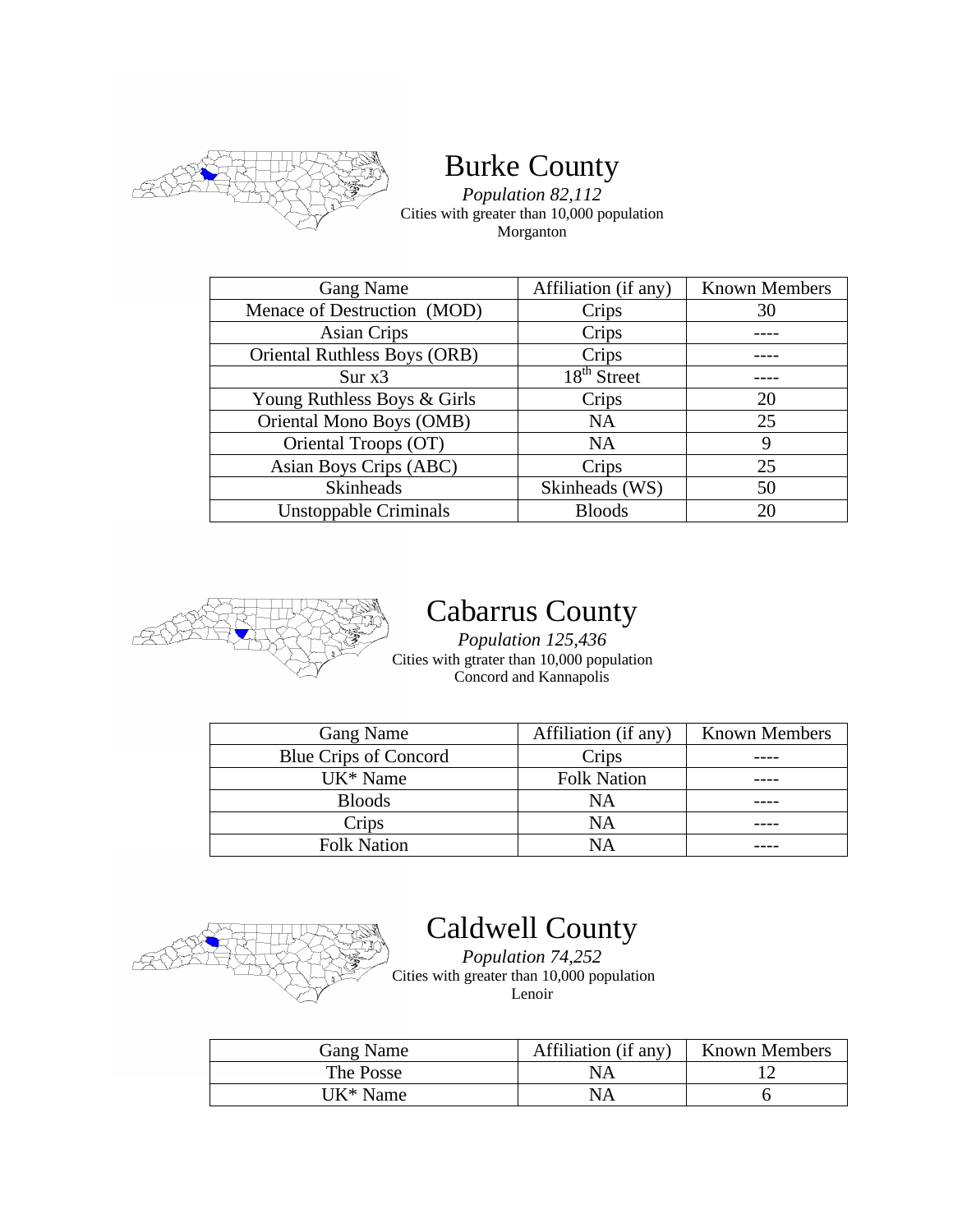

Carteret County *Population 59,057*

| Gang Name | Affiliation (if any) | <b>Known Members</b> |
|-----------|----------------------|----------------------|
| West Side | ΝA                   |                      |
| UK* Name  | NΑ                   |                      |



# Caswell County

*Population 22,059*

| <b>Gang Name</b> | Affiliation (if any) | <b>Known Members</b> |
|------------------|----------------------|----------------------|
| Pelham Lynch Mob | NΑ                   |                      |
| Jerico Boys      | ΝA                   |                      |
| Semora Boys      | ΝA                   |                      |



#### Catawba County

*Population 129,798* Cities with greater than 10,000 population Hickory and Newton

| Gang Name      | Affiliation (if any) | <b>Known Members</b> |
|----------------|----------------------|----------------------|
| <b>Bloods</b>  | NA                   |                      |
| Crips          | NΑ                   |                      |
| East Side Crew | ΝA                   |                      |
| Longview Crew  | NΑ                   |                      |



# Chatham County

*Population 18,875*

| Gang Name | Affiliation (if any) | <b>Known Members</b> |
|-----------|----------------------|----------------------|
| UK* Name  | NA                   | ----                 |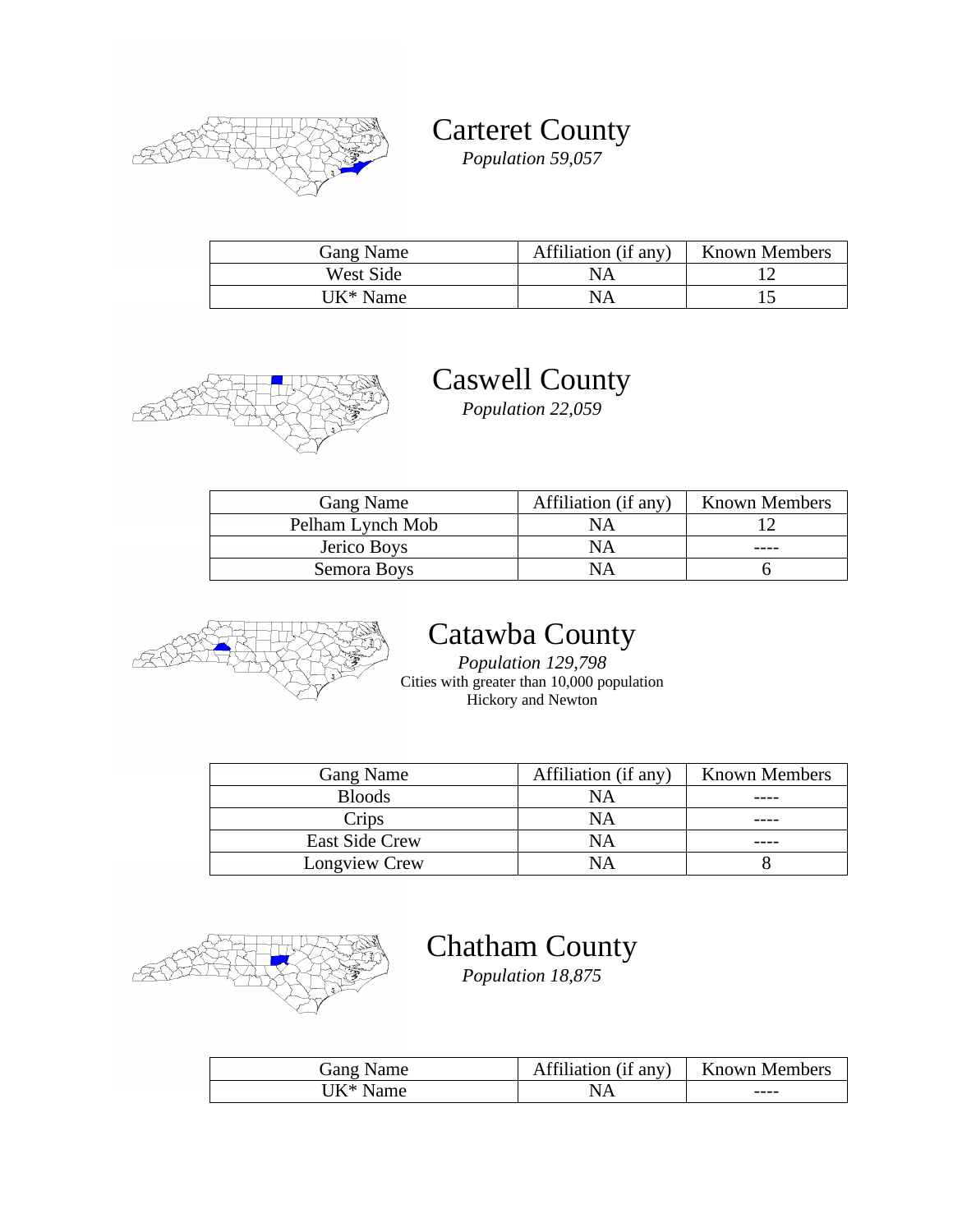

Cherokee County

*Population 22,260*

| Gang Name            | Affiliation (if any) | <b>Known Members</b> |
|----------------------|----------------------|----------------------|
| UK <sup>*</sup> Name | $18th$ Street        |                      |



### Cleveland County

*Population 89,537* Cities with greater than 10,000 population Kings Mountain and Shelby

| <b>Gang Name</b>     | Affiliation (if any) | <b>Known Members</b> |
|----------------------|----------------------|----------------------|
| UK <sup>*</sup> Name | Satanic              |                      |
| Southside Boys       | NΑ                   |                      |
| Southside Syndicate  | NА                   |                      |
| <b>Westside Boys</b> | NА                   |                      |



### Craven County

*Population 85,438* Cities with greater than 10,000 population Havelock and New Bern

| <b>Gang Name</b>       | Affiliation (if any) | <b>Known Members</b> |
|------------------------|----------------------|----------------------|
| Folks                  | <b>Folk Nation</b>   | 14                   |
| Crips                  | Crips                | 25                   |
| H Town Mafia           | <b>NA</b>            | 20                   |
| <b>Folk Nation</b>     | <b>NA</b>            | 6                    |
| <b>Bridgeton Click</b> | <b>NA</b>            | 10                   |
| White Dogs             | <b>NA</b>            | 30                   |
| <b>Whith Bitches</b>   | <b>NA</b>            | 15                   |
| Folker                 | <b>NA</b>            | 10                   |
| Cryptr                 | <b>NA</b>            | 10                   |
| Def Squad              | <b>NA</b>            | 25                   |
| UK <sup>*</sup> Name   | NA                   | 10                   |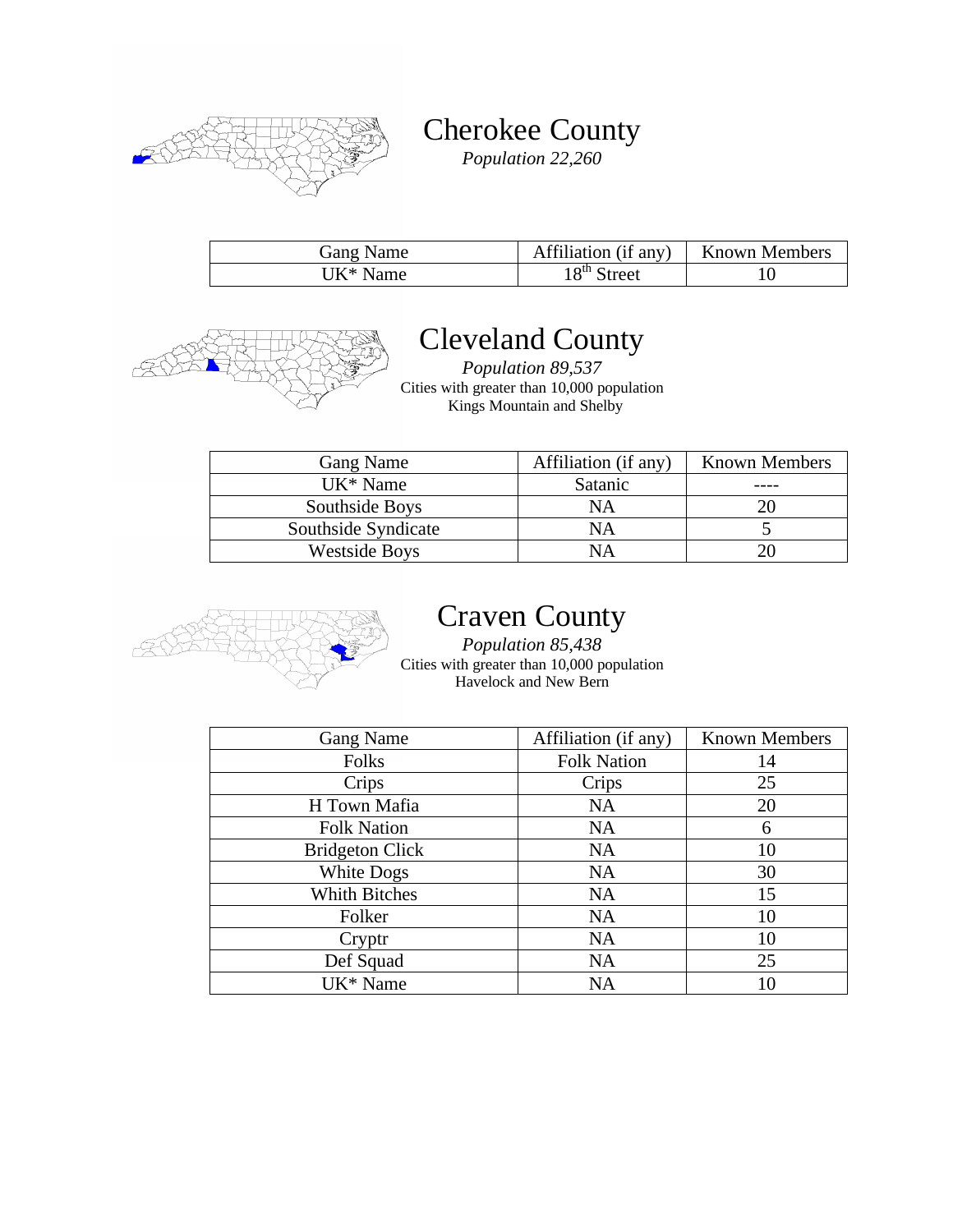

### Cumberland County

*Population 280,606* Cities with greater than 10,000 population Fayetteville and Hope Mills *(Fort Bragg Army and Pope Air Force Bases generate population influx)*

| <b>Gang Name</b>            | Affiliation (if any)      | <b>Known Members</b> |
|-----------------------------|---------------------------|----------------------|
| <b>Blood</b>                | <b>NA</b>                 |                      |
| 21 <sup>st</sup> Crips      | <b>NA</b>                 |                      |
| Hoover                      | <b>NA</b>                 |                      |
| <b>Village Green Thugs</b>  | <b>NA</b>                 |                      |
| <b>Brettewood</b>           | NA                        |                      |
| <b>Cedar Creek Crips</b>    | Crips                     | 14                   |
| Deep Creek Posse            | Crips                     | 28                   |
| 274                         | <b>Folk Nation</b>        |                      |
| $21st$ Street               | <b>Folk Nation</b>        | 108                  |
| Rollin 40's                 | Crips                     | 14                   |
| <b>Hoover Eight Balls</b>   | <b>Folk Nation</b>        | 20                   |
| <b>Imperial Park Piru</b>   | <b>Bloods</b>             | $\overline{4}$       |
| <b>Gangster Disciples</b>   | <b>Folk Nation</b>        | 5                    |
| Rollin <sub>60</sub>        | <b>Folk Nation</b>        | 12                   |
| <b>Eight Trey Gangster</b>  | Crips                     | 10                   |
| <b>Seabrook Hustlers</b>    | <b>Bloods</b>             | 24                   |
| Crips                       | <b>Folk Nation</b>        | 1,500                |
| <b>Bloods</b>               | People Nation             | 80                   |
| Folk(s)                     | <b>Gangster Disciples</b> | 700                  |
| <b>Shadow Click</b>         | <b>NA</b>                 | 25                   |
| <b>KC</b>                   | <b>NA</b>                 |                      |
| Street Gang 13              | <b>Bloods</b>             |                      |
| <b>Cumberland Road Gang</b> | Crips                     |                      |



# Davidson County

*Population 139,871* Cities with greater than 100,000 population Lexington and Thomasville

| Gang Name                 | Affiliation (if any) | <b>Known Members</b> |
|---------------------------|----------------------|----------------------|
| Crips                     | NA                   | 75                   |
| <b>Ruff Riders</b>        | <b>NA</b>            | 12                   |
| <b>TRG</b>                | <b>NA</b>            |                      |
| <b>Bloods</b>             | <b>NA</b>            |                      |
| <b>Folk Nation</b>        | <b>NA</b>            |                      |
| <b>Gangster Disciples</b> | <b>NA</b>            | 100                  |
| <b>Little Rascles</b>     | NA                   |                      |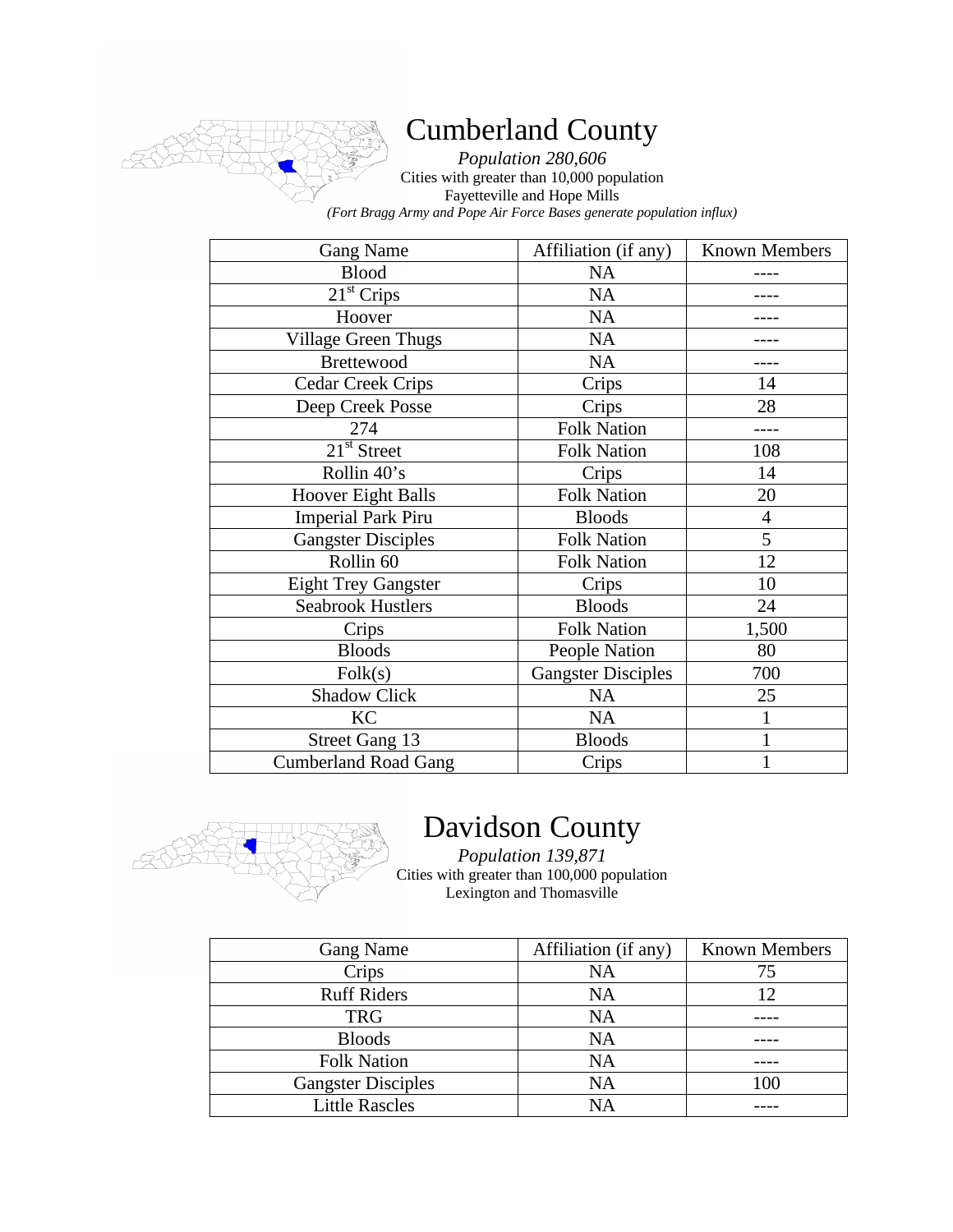

Duplin County *Population 44,110*

| Gang Name                 | Affiliation (if any) | <b>Known Members</b> |
|---------------------------|----------------------|----------------------|
| UK <sup>*</sup> Name      | ΝA                   |                      |
| UK <sup>*</sup> Name      | NΑ                   |                      |
| Magnolia Court Apts. Gang | NΑ                   |                      |



### Durham County

*Population 196,315* Cities with greater than 10,000 population Durham

| <b>Gang Name</b> | Affiliation (if any) | <b>Known Members</b> |
|------------------|----------------------|----------------------|
| <b>Bloods</b>    | NA                   |                      |
| Crips            | NA                   |                      |
| Latin Kings      |                      |                      |



### Edgecombe County

*Population 54,832* Cities with greater than 10,000 population Rocky Mount and Tarboro

| <b>Gang Name</b>         | Affiliation (if any) | <b>Known Members</b> |
|--------------------------|----------------------|----------------------|
| UK <sup>*</sup> Name     | NA                   | 30                   |
| <b>East Tarboro Boys</b> | <b>NA</b>            | 75                   |
| Princeville Boys         | <b>NA</b>            |                      |
| <b>Hill Top Boys</b>     | <b>NA</b>            | 25                   |
| Jungle Brothers          | NA                   |                      |
| <b>Bloods</b>            | NΑ                   |                      |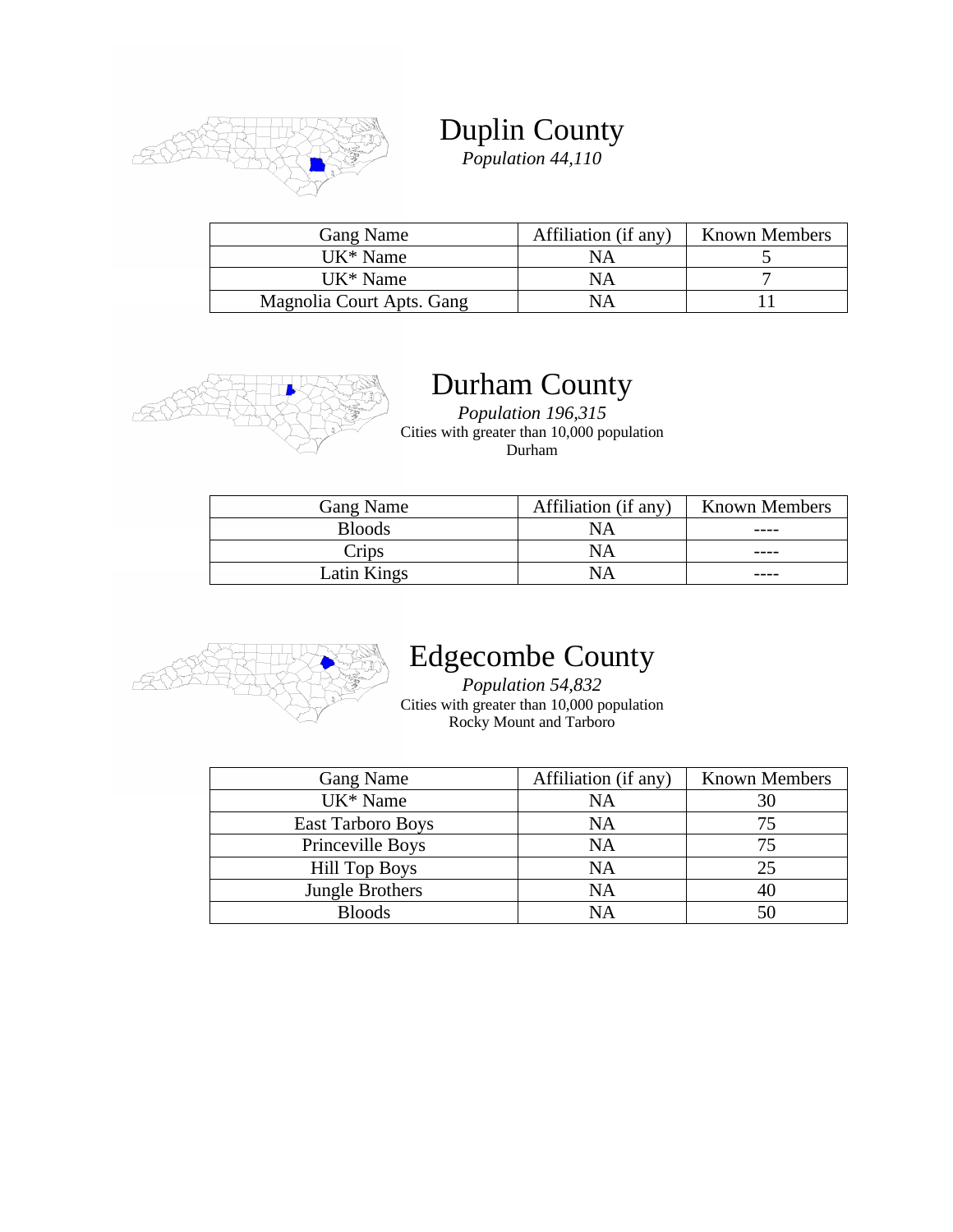

### Forsyth County

*Population 286,554* Cities with greater than 10,000 population Kernersville and Winston-Salem

| <b>Gang Name</b>               | Affiliation (if any) | <b>Known Members</b> |
|--------------------------------|----------------------|----------------------|
| "G" Boys                       | NA                   |                      |
| <b>BDP</b> (Boston Damn Posse) | <b>NA</b>            |                      |
| "E" Boys                       | <b>NA</b>            |                      |
| Crips                          | <b>NA</b>            |                      |
| Southside                      | <b>NA</b>            |                      |
| Georgetown                     | <b>NA</b>            | 40                   |
| Stonewall                      | <b>NA</b>            | 20                   |
| <b>Piedmont Circle Posse</b>   | <b>NA</b>            |                      |
| Happy Hill Garden Posse        | <b>NA</b>            |                      |
| UK <sup>*</sup> Name           | Satanic              | 10                   |
| Lewisville Crips               | Crips                | 11                   |
| Vatos Locos                    | <b>NA</b>            |                      |
| Latin Kings                    | <b>NA</b>            |                      |
| Lil G                          | <b>NA</b>            |                      |
| Folks                          | People Nation        | 20                   |
| Cleveland Killers              | <b>NA</b>            | 15                   |
| Southside Crips                | <b>NA</b>            | 8                    |



### Franklin County

*Population 43,487*

| <b>Gang Name</b>         | Affiliation (if any) | <b>Known Members</b> |
|--------------------------|----------------------|----------------------|
| NFL (Niggas For Life)    | NA                   |                      |
| Tru-Mafia                | NA                   |                      |
| <b>Trailer Park Gang</b> | NA                   |                      |
| Y Town Mafia             | NA                   |                      |
| UK <sup>*</sup> Name     | ΝA                   |                      |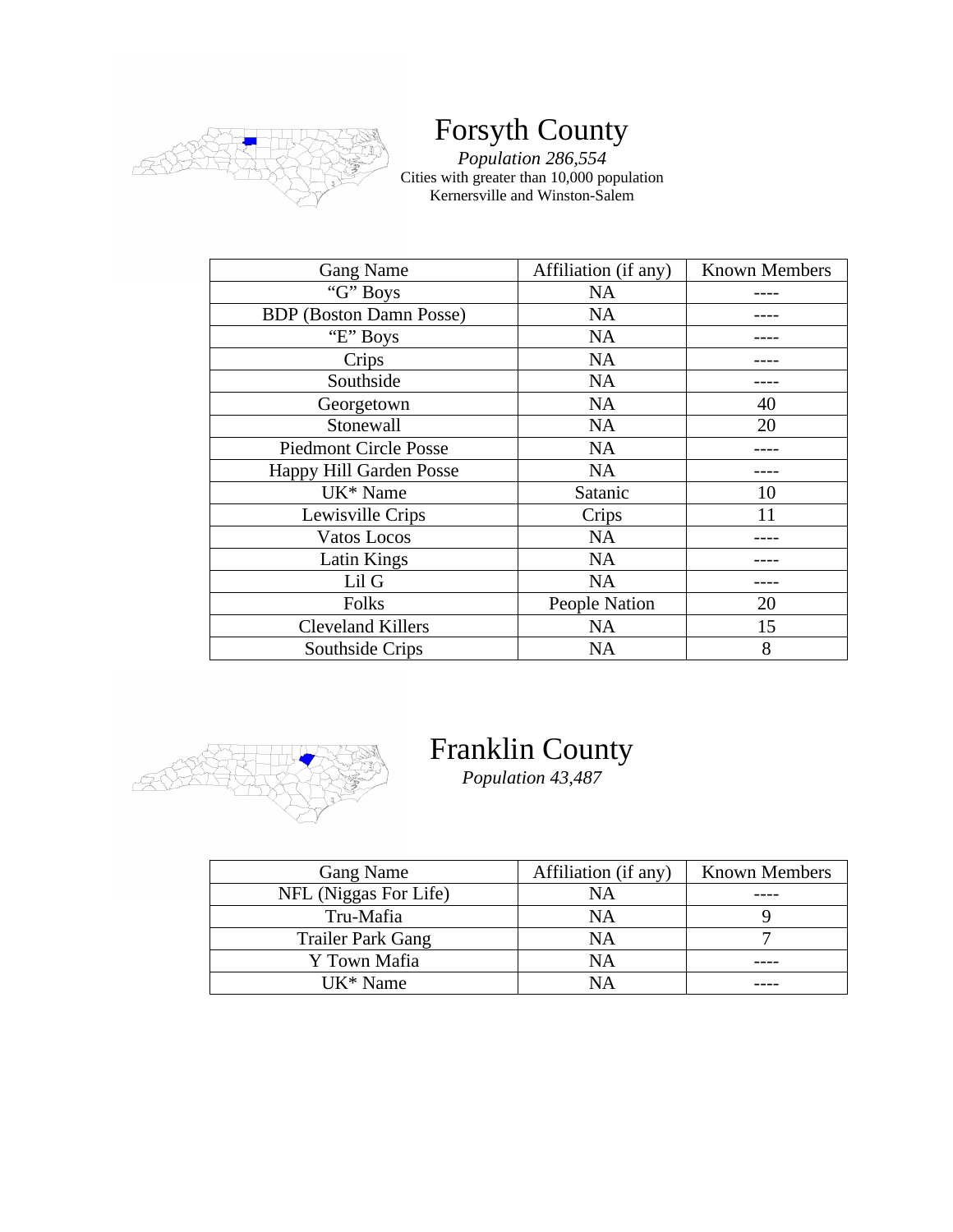

# Gaston County

*Population 178,877* Cities with greater than 10,000 population Gastonia

| <b>Gang Name</b>      | Affiliation (if any)   | <b>Known Members</b> |
|-----------------------|------------------------|----------------------|
| <b>Eastside Crips</b> | NA                     |                      |
| Asian Brotherhood     | NA                     |                      |
| Cambino               | <b>NA</b>              |                      |
| <b>Skinheads</b>      | <b>White Supremacy</b> |                      |
| Bandana's             | <b>Blue Bandanas</b>   |                      |



#### Greene County

*Population 17,651*

| Gang Name           | Affiliation (if any) | <b>Known Members</b> |
|---------------------|----------------------|----------------------|
| Gc Boys             | NА                   |                      |
| <b>B&amp;B</b> Boys | NA                   |                      |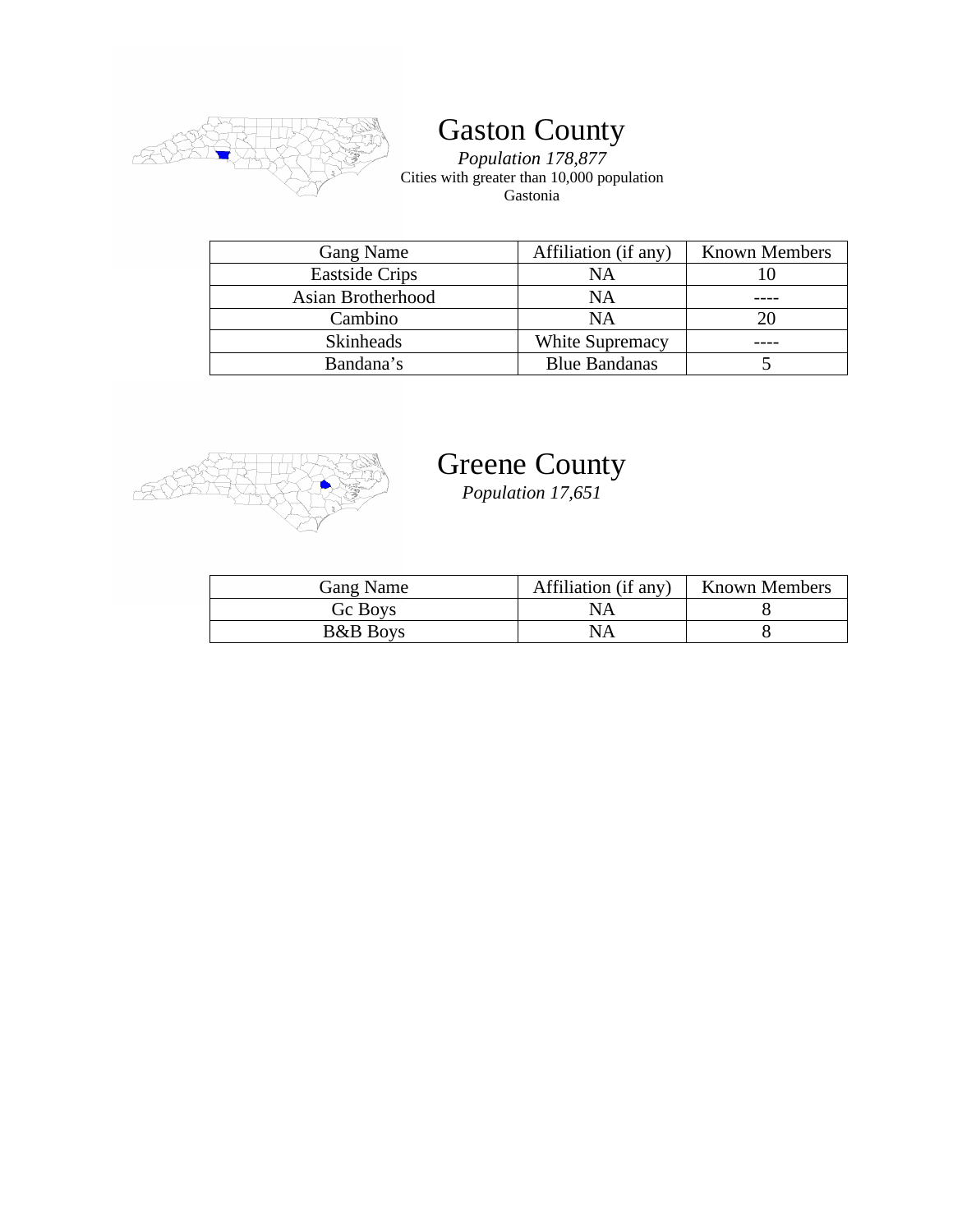

### Guilford County

*Population 385,595* Cities with greater than 10,000 population Greensboro and High Point

| <b>Gang Name</b>               | Affiliation (if any) | <b>Known Members</b> |
|--------------------------------|----------------------|----------------------|
| <b>Tiny Rascals Gang</b>       | Crips                | 2                    |
| Southside                      | <b>Bloods</b>        | 5                    |
| Crips                          | <b>Folk Nation</b>   | 9                    |
| 910 Click                      | <b>Folk Nation</b>   | 10                   |
| <b>JVK</b>                     | <b>NA</b>            |                      |
| <b>BGD</b>                     | <b>Folk Nation</b>   | 5                    |
| VL13                           | <b>NA</b>            | 4                    |
| <b>Oriental Tiny Gangsters</b> | Crips                |                      |
| Westside                       | Crips                |                      |
| <b>West Side Crips</b>         | <b>NA</b>            | 8                    |
| <b>Camal Toes</b>              | <b>NA</b>            | 13                   |
| Eastside                       | <b>NA</b>            | 15                   |
| Northside                      | <b>NA</b>            | 15                   |
| <b>Skat Rats</b>               | <b>NA</b>            | 13                   |
| Ganja                          | <b>NA</b>            | 10                   |
| <b>CCP</b>                     | <b>NA</b>            | 10                   |
| Daniel Brooks Gangstas         | <b>NA</b>            | 8                    |
| <b>Carson Story Posse</b>      | <b>NA</b>            | 10                   |



# Harnett County

*Population 78,013*

| <b>Gang Name</b>      | Affiliation (if any) | <b>Known Members</b> |
|-----------------------|----------------------|----------------------|
| <b>Eastside Crips</b> | <b>Folk Nation</b>   |                      |
| Locos                 | NΑ                   |                      |
| Brookside             | NΑ                   |                      |
| Coopers Ranch         | NΑ                   |                      |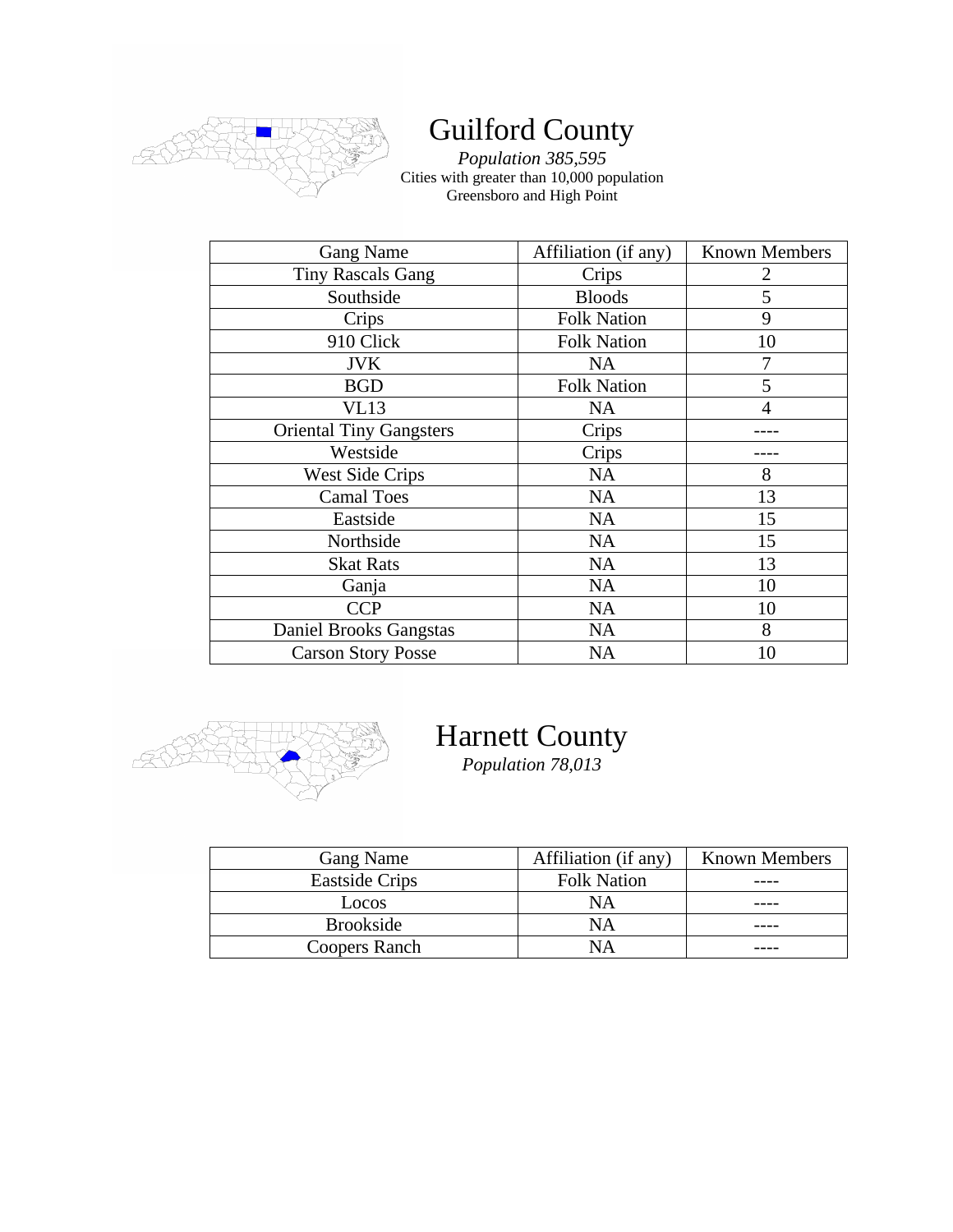

### Haywood County

*Population 51,267*

| <b>Gang Name</b> | Affiliation (if any) | <b>Known Members</b> |
|------------------|----------------------|----------------------|
| <b>Bloods</b>    | NА                   |                      |
| Dead Heads       | NA                   |                      |
| rips             | $\gamma$ rips        |                      |



### Henderson County

*Population 79,145*

| Gang Name | Affiliation (if any)   Known Members |  |
|-----------|--------------------------------------|--|
|           |                                      |  |



# Hertford County

*Population 21,275*

| Gang Name | Affiliation (if any) | Known Members |
|-----------|----------------------|---------------|
| UK* Name  | Satanic              | ----          |



#### Iredell County

*Population 109,260* Cities with greater than 10,000 population Mooresville and Statesville

| Gang Name            | Affiliation (if any)  | <b>Known Members</b>     |
|----------------------|-----------------------|--------------------------|
| <b>Hmong Pride</b>   | Crips                 |                          |
| Southside Bandits    | <b>NA</b>             | 12                       |
| Vulgar Display       | <b>NA</b>             | 10                       |
| Southside Hoods      | <b>NA</b>             | $\mathbf{I}(\mathbf{I})$ |
| UK <sup>*</sup> Name | <b>Wannabe Crips</b>  |                          |
| UK <sup>*</sup> Name | <b>Wannabe Bloods</b> |                          |
| Asian Crips          | Crips                 |                          |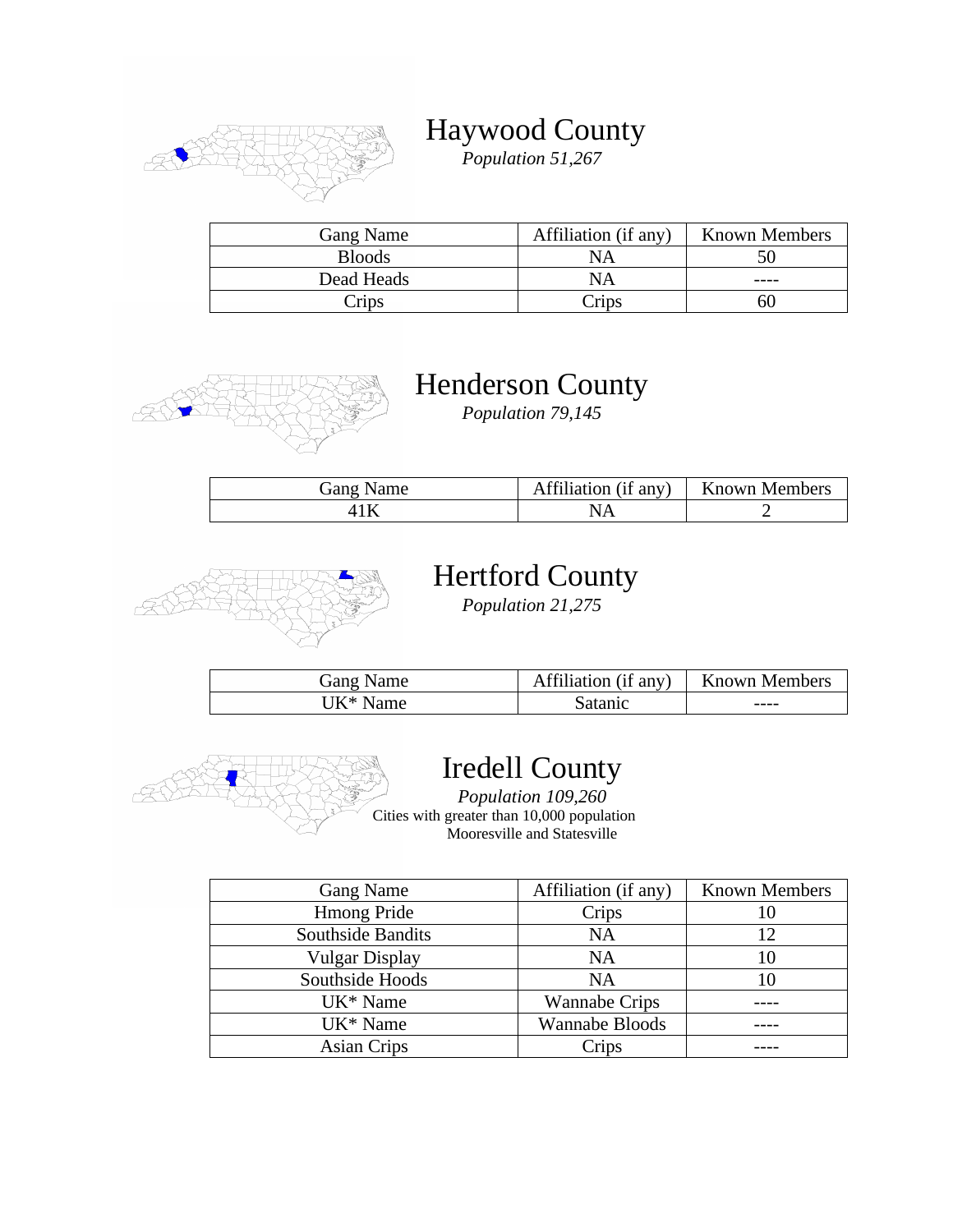

Jackson County

*Population 26,581*

| Gang Name | Affiliation (if any) | <b>Known Members</b> |
|-----------|----------------------|----------------------|
| Kings     |                      | ----                 |



# Johnston County

*Population 103,358* Cities with greater than 10,000 population Smithfield

| <b>Gang Name</b> | Affiliation (if any) | <b>Known Members</b> |
|------------------|----------------------|----------------------|
| Crips            | NА                   |                      |
| <b>Bloods</b>    | NА                   |                      |
| Mexican Mafia    |                      |                      |



# Lee County

*Population 48,369* Cities with greater than 10,000 population Sanford

| Gang Name            | Affiliation (if any) | <b>Known Members</b> |
|----------------------|----------------------|----------------------|
| 5 Tray (555)         | <b>NA</b>            |                      |
| 606                  | <b>NA</b>            |                      |
| UK <sup>*</sup> Name | Asian                |                      |
| $7th$ Avenue         | NΑ                   |                      |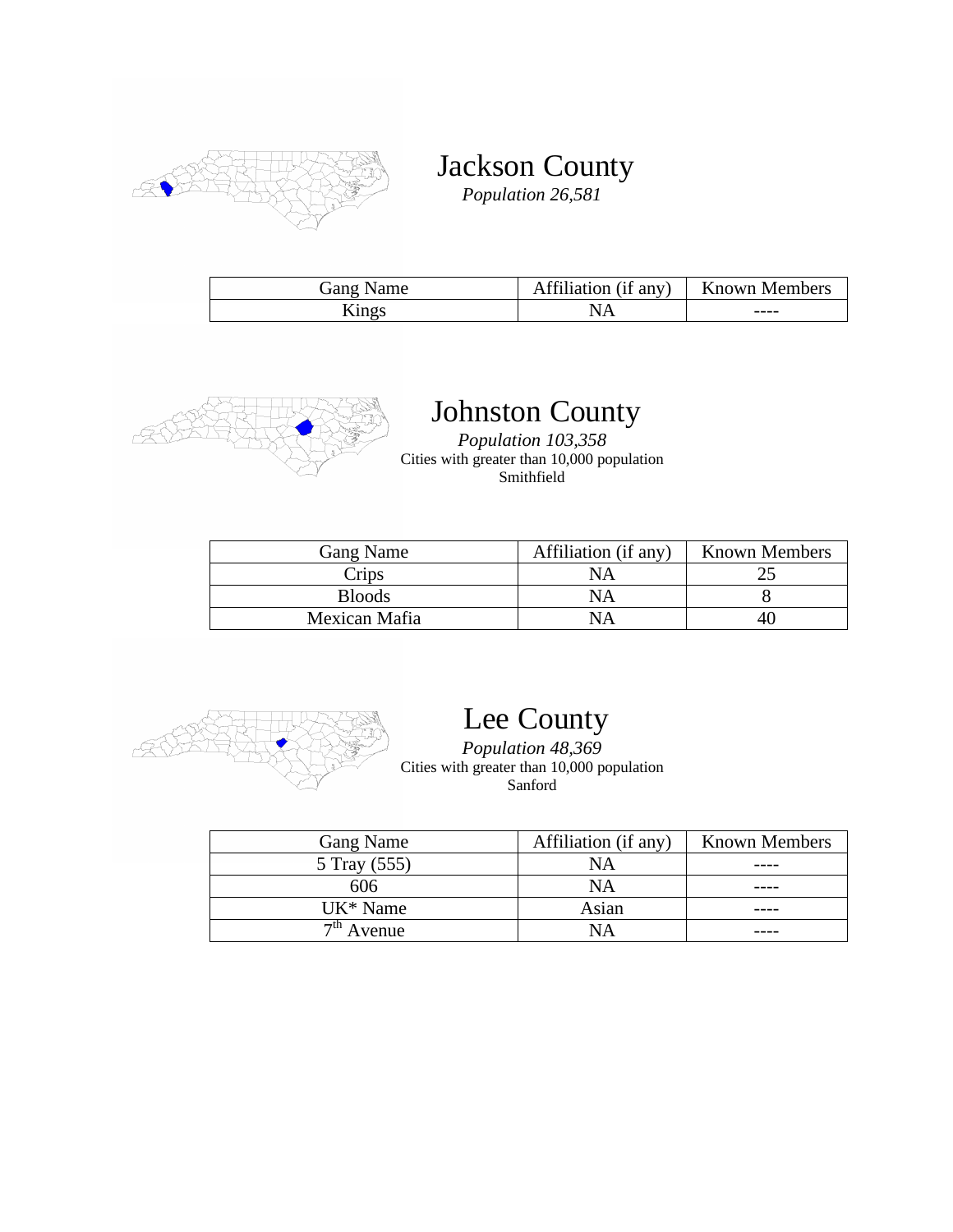

#### Lenoir County

*Population 58,785* Cities with greater than 10,000 population Kinston

| Gang Name                        | Affiliation (if any) | <b>Known Members</b> |
|----------------------------------|----------------------|----------------------|
| San Pipe                         | <b>NA</b>            |                      |
| <b>WBC</b> (World Bangers Click) | NA                   |                      |
| <b>Bloods</b>                    | NA                   |                      |
| Crips                            | <b>NA</b>            |                      |
| Folks                            | NА                   |                      |



# Martin County

*Population 25,628*

| <b>Gang Name</b> | Affiliation (if any) | <b>Known Members</b> |
|------------------|----------------------|----------------------|
| Rough Riders     | ΝA                   |                      |
| H Town Boys      | ΝA                   |                      |
| Oak City Clique  | <b>NA</b>            |                      |



# Mecklenburg County

*Population 602,949* Cities with greater than 10,000 population Charlotte, Huntersville and Matthews

| <b>Gang Name</b>              | Affiliation (if any) | <b>Known Members</b>        |
|-------------------------------|----------------------|-----------------------------|
| The Disciples                 | <b>NA</b>            |                             |
| Tuckaseegee                   | <b>NA</b>            | 9                           |
| <b>Bradford</b>               | <b>NA</b>            | 9                           |
| 504 Gang                      | <b>NA</b>            | 6                           |
| <b>Asian Pride Crips</b>      | Crips                |                             |
| The Crew                      | <b>NA</b>            | 10                          |
| Latin Kings                   | Latin Kings          |                             |
| <b>Hidden Valley Kings</b>    | Latin Kings          |                             |
| 35 <sup>th</sup> Street Crips | Crips                | $\mathcal{D}_{\mathcal{L}}$ |
| Chinese Mafia                 | <b>NA</b>            |                             |
| Rockefella Gangsters          | <b>NA</b>            |                             |
| <b>Bloods</b>                 | <b>Bloods</b>        | 15                          |
| Crips                         | Crips                | 20                          |
| UK <sup>*</sup> Name          | <b>NA</b>            | 30                          |
| Southside Crips               | <b>NA</b>            | 45                          |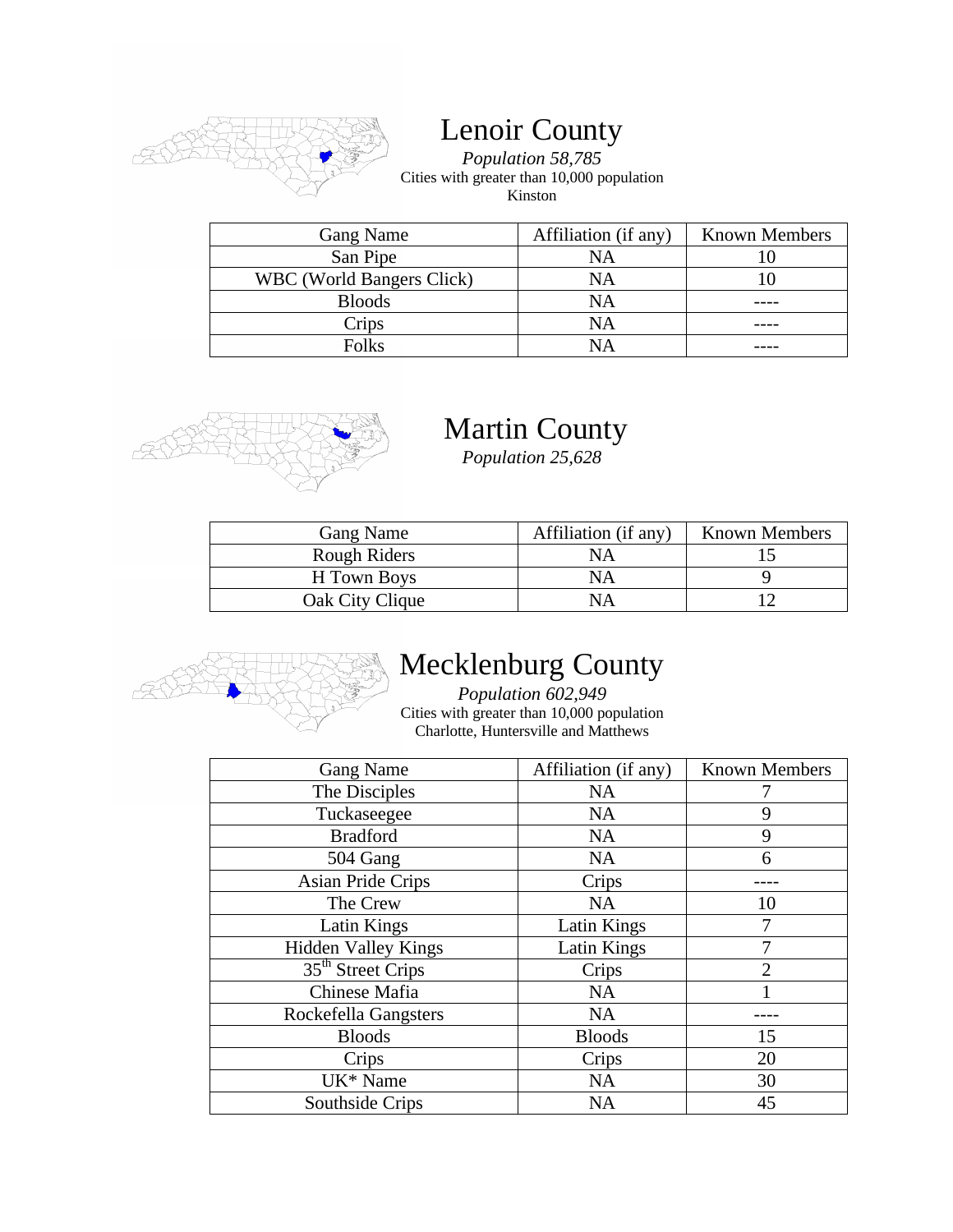

Montgomery County

*Population 24,473*

| <b>Gang Name</b>      | Affiliation (if any) | <b>Known Members</b> |
|-----------------------|----------------------|----------------------|
| North Troy Boys       | NA                   |                      |
| <b>Wadeville Boys</b> | NА                   |                      |
| <b>Gambinos</b>       | NА                   |                      |
| $UK*Name$             | JΔ                   |                      |



#### Moore County

*Population 69,502*

| Gang Name     | Affiliation (if any) | <b>Known Members</b> |
|---------------|----------------------|----------------------|
| Young Mafia   | NA                   |                      |
| Crips         | NА                   |                      |
| <b>Bloods</b> |                      |                      |



# Nash County

*Population 87,148*

| <b>Gang Name</b>             | Affiliation (if any) | <b>Known Members</b> |
|------------------------------|----------------------|----------------------|
| <b>Black Posse</b>           | NА                   |                      |
| <b>Arlington Street Boys</b> | NΑ                   |                      |
| <b>Hill Top Boys</b>         | NΑ                   |                      |
| Project Boys                 | NА                   |                      |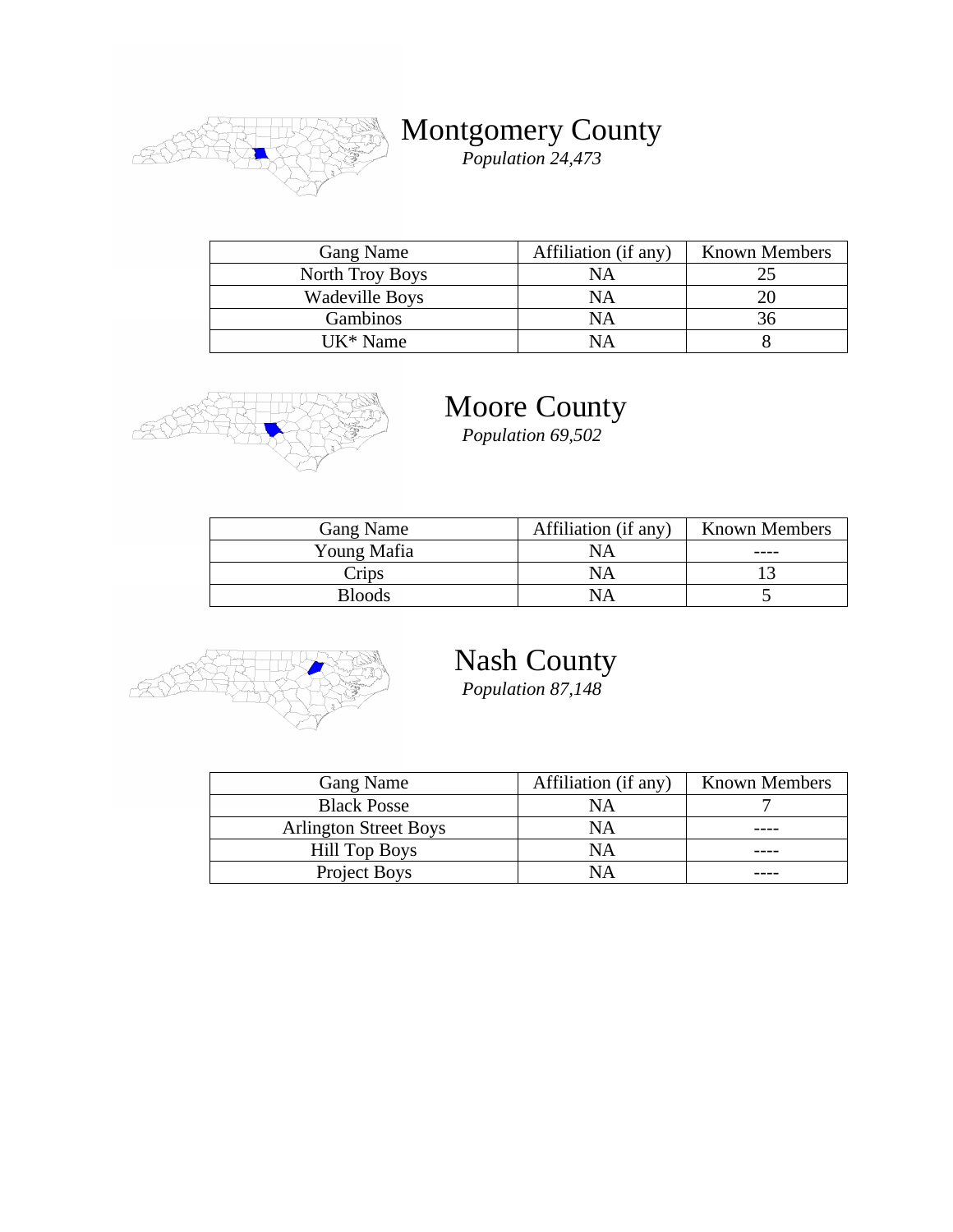

# New Hanover County

*Population 145,845* Cities with greater than 10,000 population Wilmington

| <b>Gang Name</b>          | Affiliation (if any) | <b>Known Members</b> |
|---------------------------|----------------------|----------------------|
| <b>Gangster Disciples</b> | <b>Folk Nation</b>   |                      |
| LA (Leland)               | <b>Folk Nation</b>   |                      |
| <b>Five Deuce Hoover</b>  | Crips                |                      |
| Port City                 | Crips                |                      |
| Port City Players         | Crips                |                      |
| Eight Ball Mafia Posse    | Crips                |                      |
| Carolina Beach            | Crips                |                      |
| Hanover                   | Crips                |                      |
| Compton                   | Crips                |                      |
| <b>Backstreet</b>         | Crips                |                      |
| Rasta                     | Crips                |                      |
| Monterey Heights Bitches  | Crips                |                      |
| 7414                      | Crips                |                      |
| <b>Insane Gangsta</b>     | Crips                |                      |
| 18 Gang                   | People Nation        |                      |
| <b>Latin Kings</b>        | People Nation        |                      |
| Latin Knights             | People Nation        |                      |
| Cool Aide Gang            | <b>NA</b>            |                      |
| The Family                | <b>NA</b>            |                      |
| The Brotherhood           | <b>NA</b>            |                      |
| Shao-lin                  | <b>NA</b>            | ----                 |
| Crips                     | NA                   | 20                   |
| Kings Grant Boys (KGB)    | <b>NA</b>            |                      |
| <b>Bloods</b>             | NA                   |                      |
| <b>Creekwood Soldiers</b> | <b>NA</b>            |                      |
| Folk GA (Gangsta Killers) | <b>NA</b>            |                      |



### Northampton County

*Population 18,689*

| Gang Name          | Affiliation (if any)   Known Members |  |
|--------------------|--------------------------------------|--|
| <b>Bottom Gang</b> |                                      |  |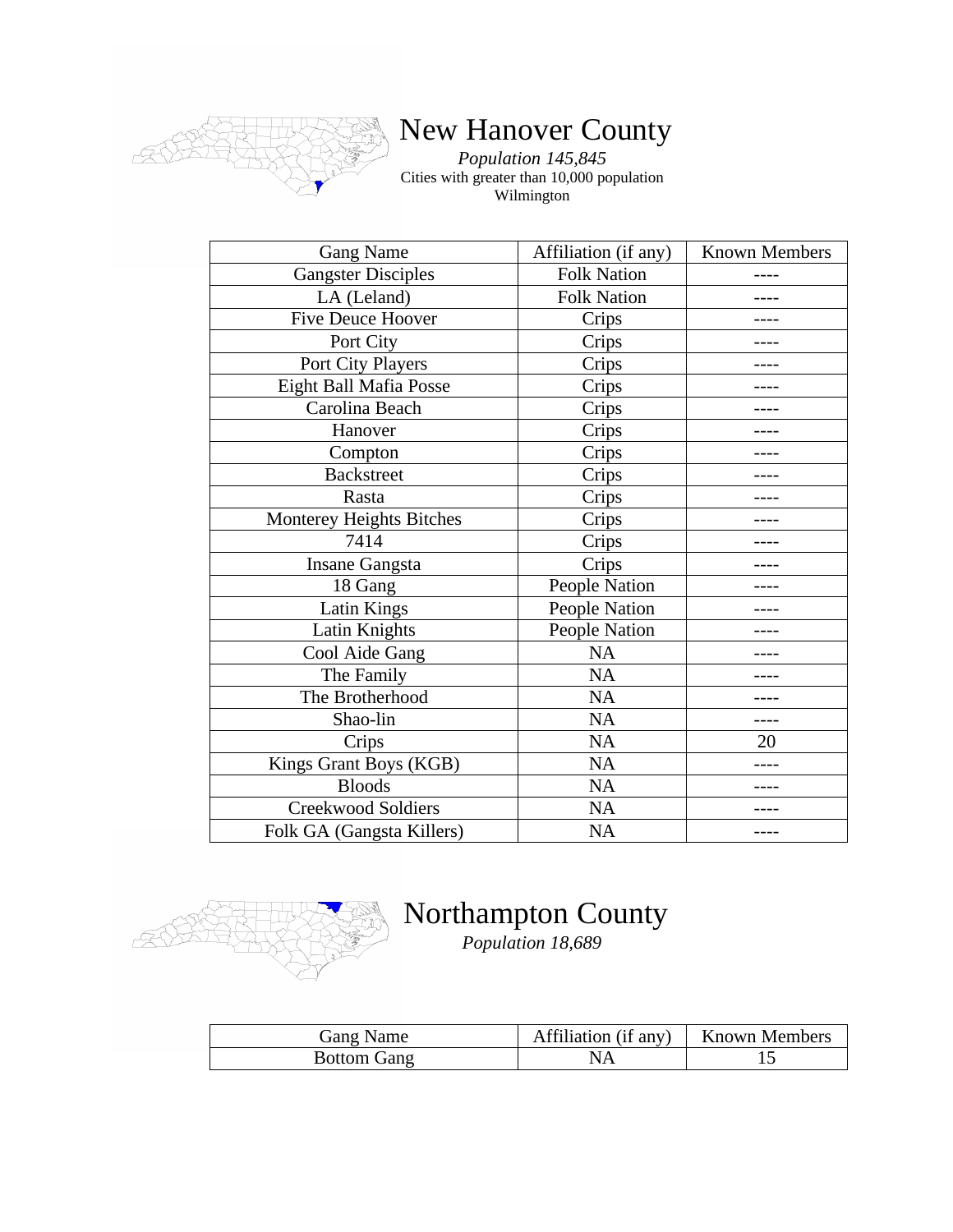

Onslow County

*Population 129,857* Cities with greater than 10,000 population Jacksonville

| Gang Name | Affiliation (if any) | <b>Known Members</b> |
|-----------|----------------------|----------------------|
| NURU      | NA                   |                      |
| UK* Name  | NA                   |                      |



# Orange County

*Population 108,076* Cities with greater than 10,000 population Chapel Hill and Carrboro

| Gang Name | Affiliation (if any) | <b>Known Members</b> |
|-----------|----------------------|----------------------|
| Dog Pound | NА                   | ----                 |
| $Pimp-C$  | NA                   | ----                 |



### Pitt County

*Population 124,648* Cities with greater than 10,000 population Greenville

| Gang Name               | Affiliation (if any) | <b>Known Members</b> |
|-------------------------|----------------------|----------------------|
| POW (Power of Wutang)   | NA                   |                      |
| MOB (Men Over Bitches)  | <b>NA</b>            |                      |
| DOT (Den of Thieves)    | <b>NA</b>            | 20                   |
| SOS (Sons of Sorrow)    | <b>NA</b>            |                      |
| AA                      | NA                   |                      |
| LOX                     | <b>NA</b>            |                      |
| WU                      | <b>NA</b>            |                      |
| <b>West Side Riders</b> | NA                   |                      |
| UK <sup>*</sup> Name    | NΑ                   |                      |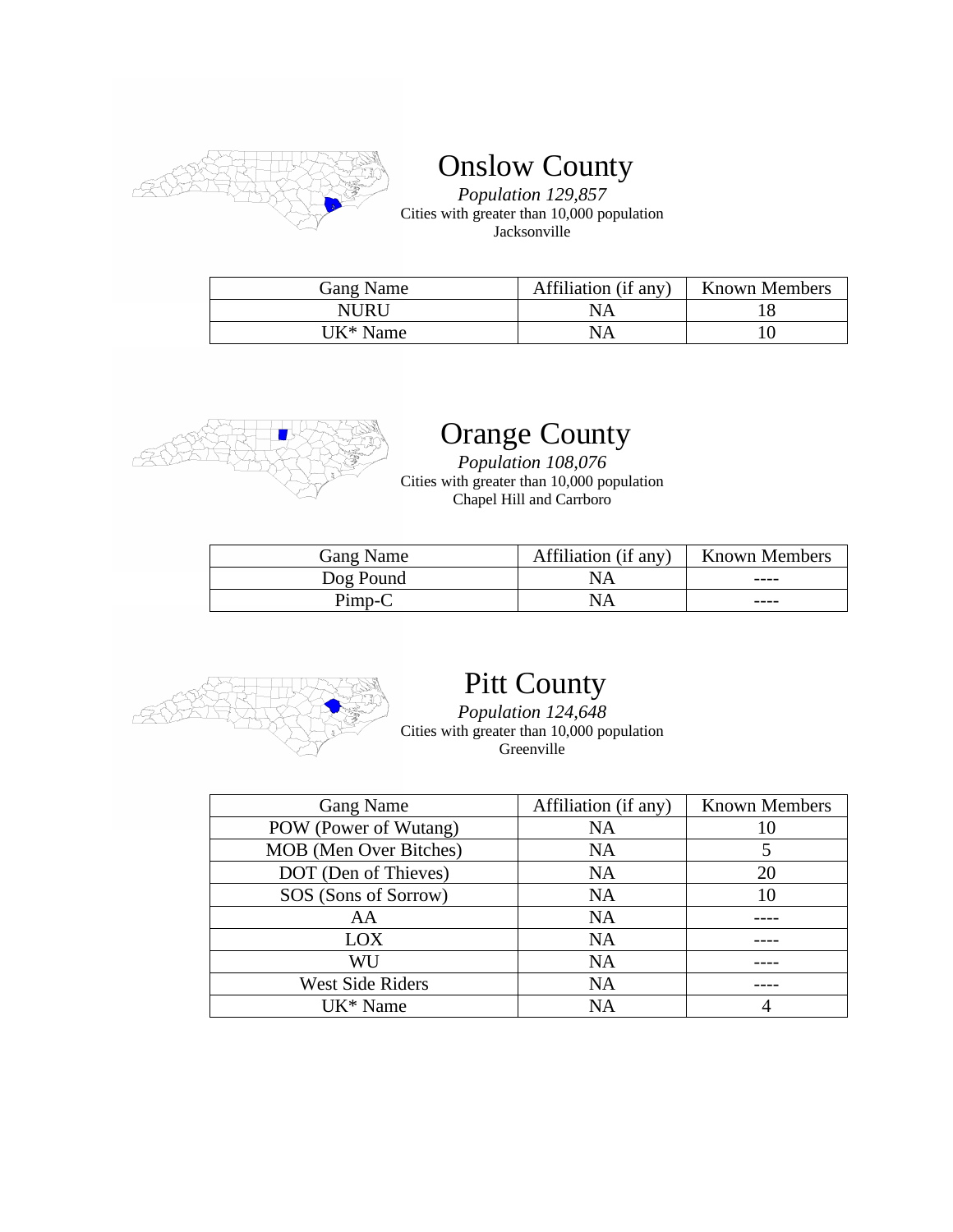

Polk County *Population 16,396*

| <b>Gang Name</b>     | Affiliation (if any) | <b>Known Members</b> |
|----------------------|----------------------|----------------------|
| <b>Tryon Posse</b>   | NA                   |                      |
| Wild Creek           |                      |                      |
| <b>Mexican Crips</b> |                      |                      |



# Randolph County

*Population 121,848* Cities with greater than 10,000 population Asheboro

| Gang Name      | Affiliation (if any) | <b>Known Members</b> |
|----------------|----------------------|----------------------|
| Latin Kings    | <b>NA</b>            |                      |
| <b>Surenos</b> | NA                   |                      |
| Folks          | <b>NA</b>            |                      |
| <b>Bloods</b>  | NA                   |                      |
| People         | JΑ                   |                      |



# Richmond County

*Population 44,487*

| Gang Name           | Affiliation (if any) | <b>Known Members</b> |
|---------------------|----------------------|----------------------|
| My Boyz             | NA                   |                      |
| <b>Yard Dawgs</b>   | NA                   | 20                   |
| <b>Bloods</b>       | <b>NA</b>            |                      |
| Rockingham Boys     | <b>NA</b>            |                      |
| <b>Hamlet Boys</b>  | NA                   |                      |
| <b>Ellerbe Boys</b> | NA                   |                      |
| <b>Hoffman Crew</b> | NΑ                   |                      |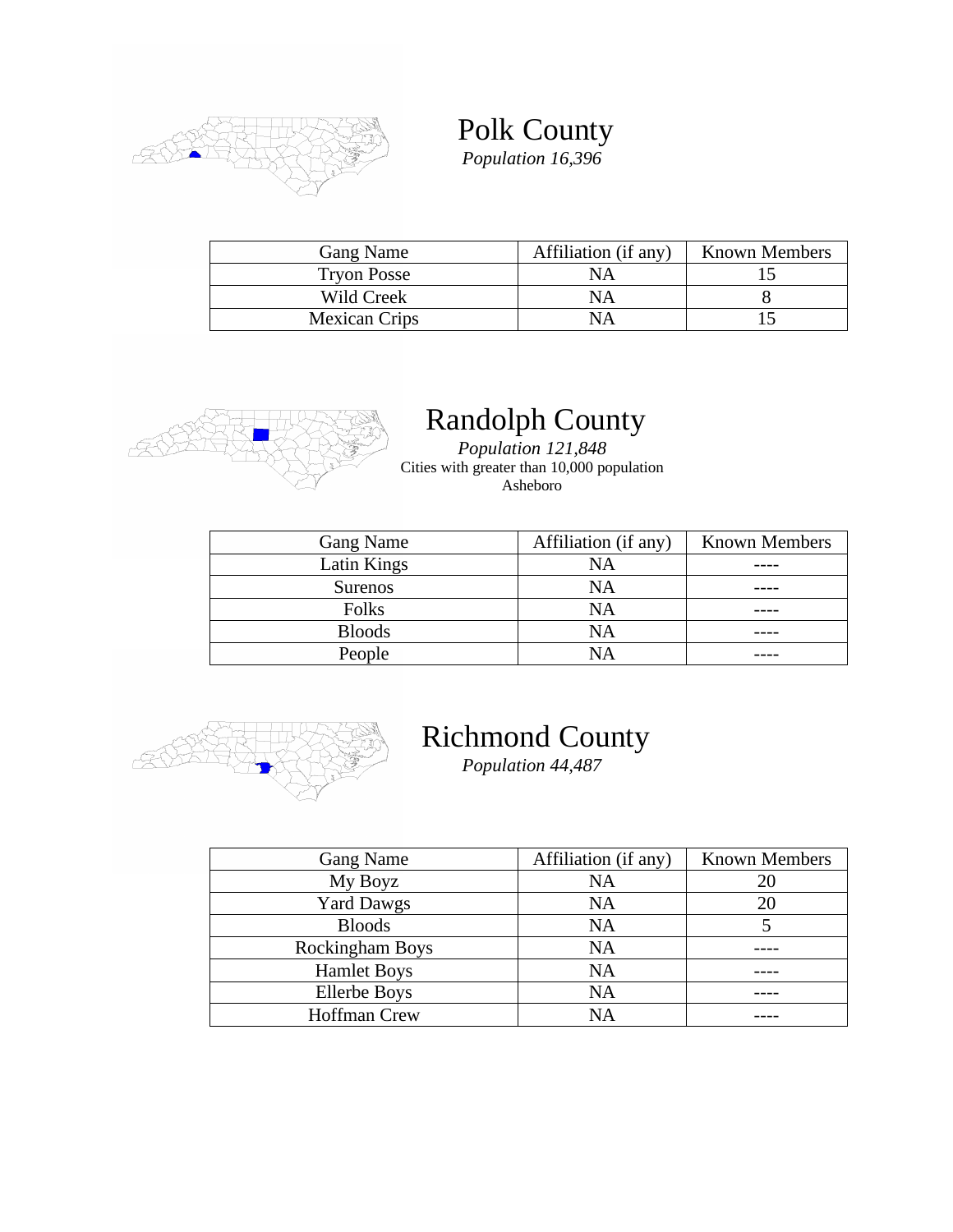

#### Robeson County

*Population 112,617* Cities with greater than 10,000 population Lumberton

| <b>Gang Name</b>          | Affiliation (if any) | <b>Known Members</b> |
|---------------------------|----------------------|----------------------|
| Ghetto Mafia              | <b>NA</b>            |                      |
| DX Next Generation        | <b>NA</b>            |                      |
| <b>Insane Crown Posse</b> | <b>NA</b>            |                      |
| Corporation               | <b>NA</b>            |                      |
| Ministry                  | <b>NA</b>            |                      |
| Wolfpack                  | <b>NA</b>            |                      |
| Outlaws                   | <b>NA</b>            |                      |
| Dog Clan                  | NΑ                   |                      |



### Rockingham County

*Population 88,040* Cities with greater than 10,000 population Eden and Reidsville

| <b>Gang Name</b> | Affiliation (if any) | <b>Known Members</b> |
|------------------|----------------------|----------------------|
| Red Necks        |                      |                      |



#### Rowan County

*Population 113,840* Cities with greater than 10,000 population Salisbury

| <b>Gang Name</b>       | Affiliation (if any)   | <b>Known Members</b> |
|------------------------|------------------------|----------------------|
| 666 Mafia              | <b>Bloods</b>          | 8                    |
| <b>Blacksnakes</b>     | <b>NA</b>              | 8                    |
| Latin Kings            | <b>NA</b>              |                      |
| <b>West Side Crips</b> | Crips                  |                      |
| Eastside               | <b>Bloods</b>          |                      |
| Cruddy Click           | <b>NA</b>              |                      |
| Mexican Mafia          | Mexican Mafia          |                      |
| Laos Boys              | <b>NA</b>              | 6                    |
| Fate Gang              | <b>NA</b>              | 10                   |
| <b>West Side Posse</b> | <b>NA</b>              |                      |
| Westside               | <b>NA</b>              |                      |
| TS (Texas Syndicate)   | <b>Texas Syndicate</b> |                      |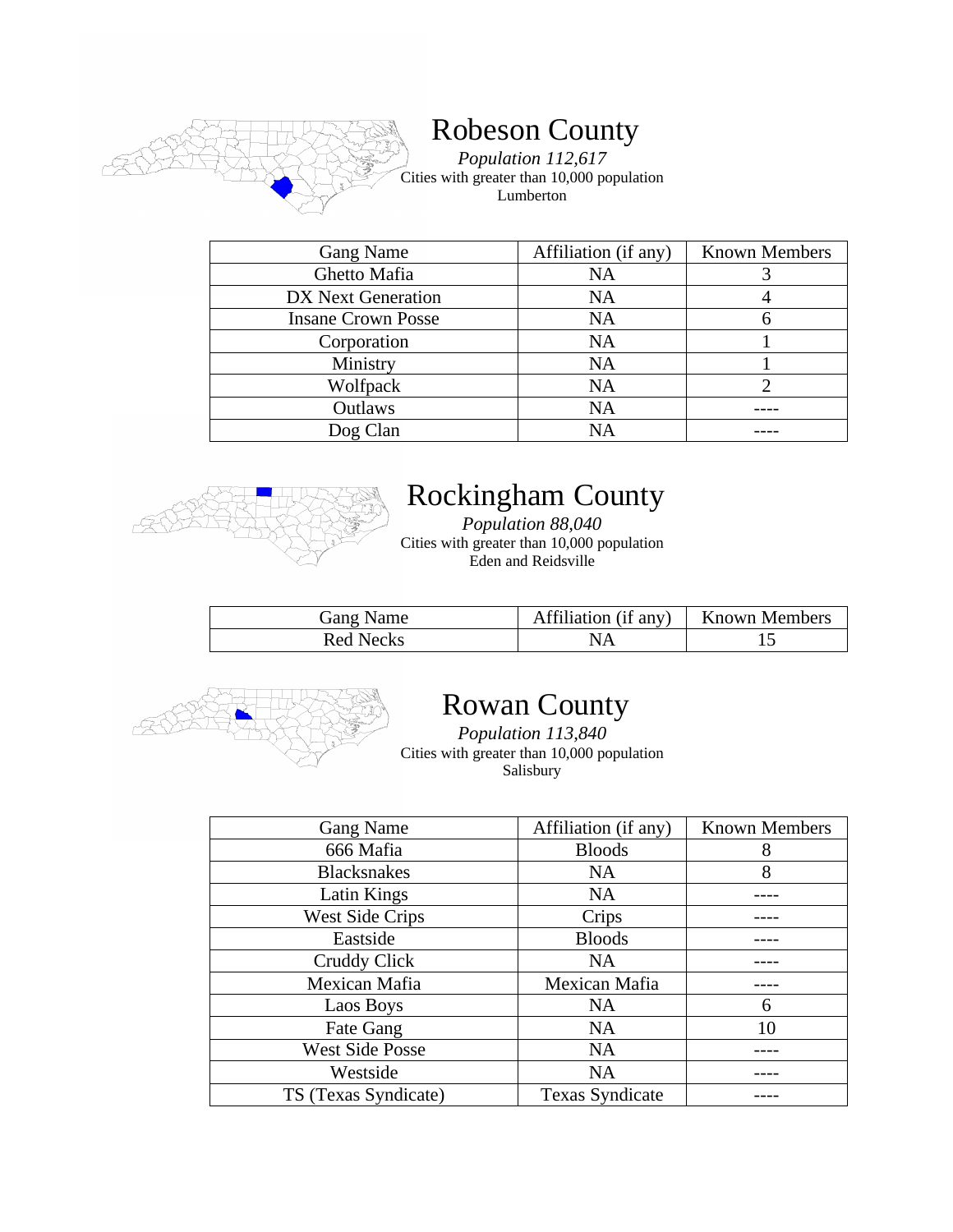

Rutherford County

*Population 59,396*

| Gang Name | Affiliation (if any) | <b>Known Members</b> |
|-----------|----------------------|----------------------|
| 'JK* Name |                      |                      |



### Sampson County

*Population 52,236*

| Gang Name               | Affiliation (if any) | Known Members |
|-------------------------|----------------------|---------------|
| 3 UK <sup>*</sup> Names | 3 NA                 | ----          |



# Stanly County

*Population 54,170* Cities with greater than 10,000 population Albermarle

| <b>Gang Name</b>     | Affiliation (if any) | <b>Known Members</b> |
|----------------------|----------------------|----------------------|
| <b>Oriental Gunz</b> | NΑ                   |                      |
| Dog Pound            | NΑ                   |                      |
| <b>Bloods</b>        | NΑ                   |                      |



Surry County

*Population 66,906*

| Gang Name    | Affiliation (if any) | <b>Known Members</b> |
|--------------|----------------------|----------------------|
| 8 Ball Posse |                      | ----                 |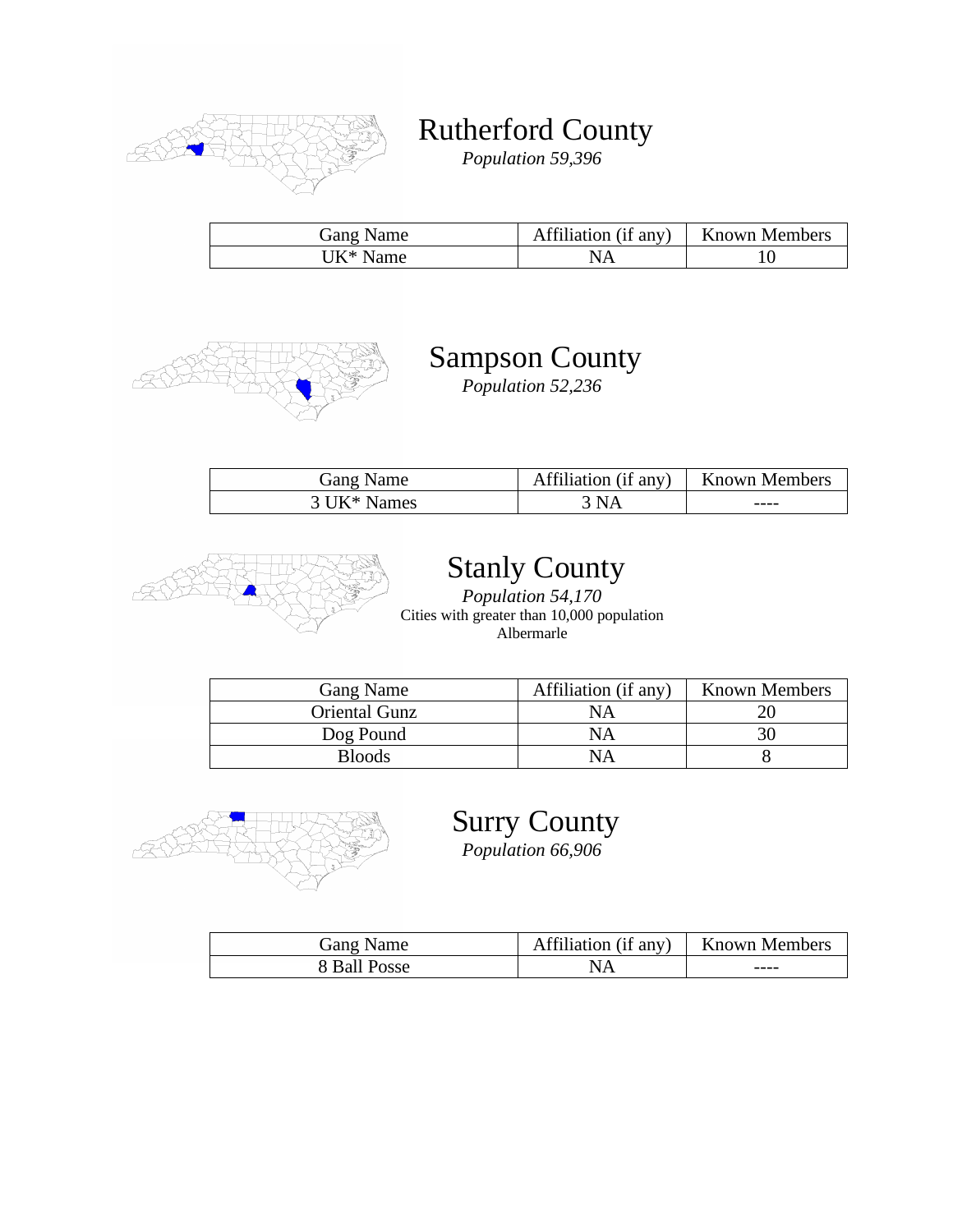

Union County

*Population 103,496* Cities with greater than 10,000 population Monroe

| Gang Name               | Affiliation (if any) | <b>Known Members</b> |
|-------------------------|----------------------|----------------------|
| <b>Eastside Crips</b>   | Crips                |                      |
| Thuds                   | <b>NA</b>            |                      |
| UK <sup>*</sup> Name    | Satanic              | 20                   |
| <b>Present Students</b> | Crips                |                      |
| <b>Former Students</b>  | Crips                |                      |
| UK <sup>*</sup> Name    | Crips                | 25                   |
| Crips                   | <b>NA</b>            |                      |
| 7 UK* Name              | 7 Crips              |                      |



# Wake County

*Population 540,817* Cities with greater than 10,000 population Raleigh, Apex, Cary and Garner

| Gang Name           | Affiliation (if any)   Known Members |    |
|---------------------|--------------------------------------|----|
| DMC (Do More Crime) |                                      | 30 |

# Washington County

*Population 13,297*

| Gang Name          | Affiliation (if any) | <b>Known Members</b> |
|--------------------|----------------------|----------------------|
| <b>Ruff Riders</b> | NA                   |                      |
| Germs              | NA                   |                      |
| Killer Bees        | NA                   |                      |
| Killer Army        | NA                   |                      |
| Royal Listeners    | JΑ                   |                      |